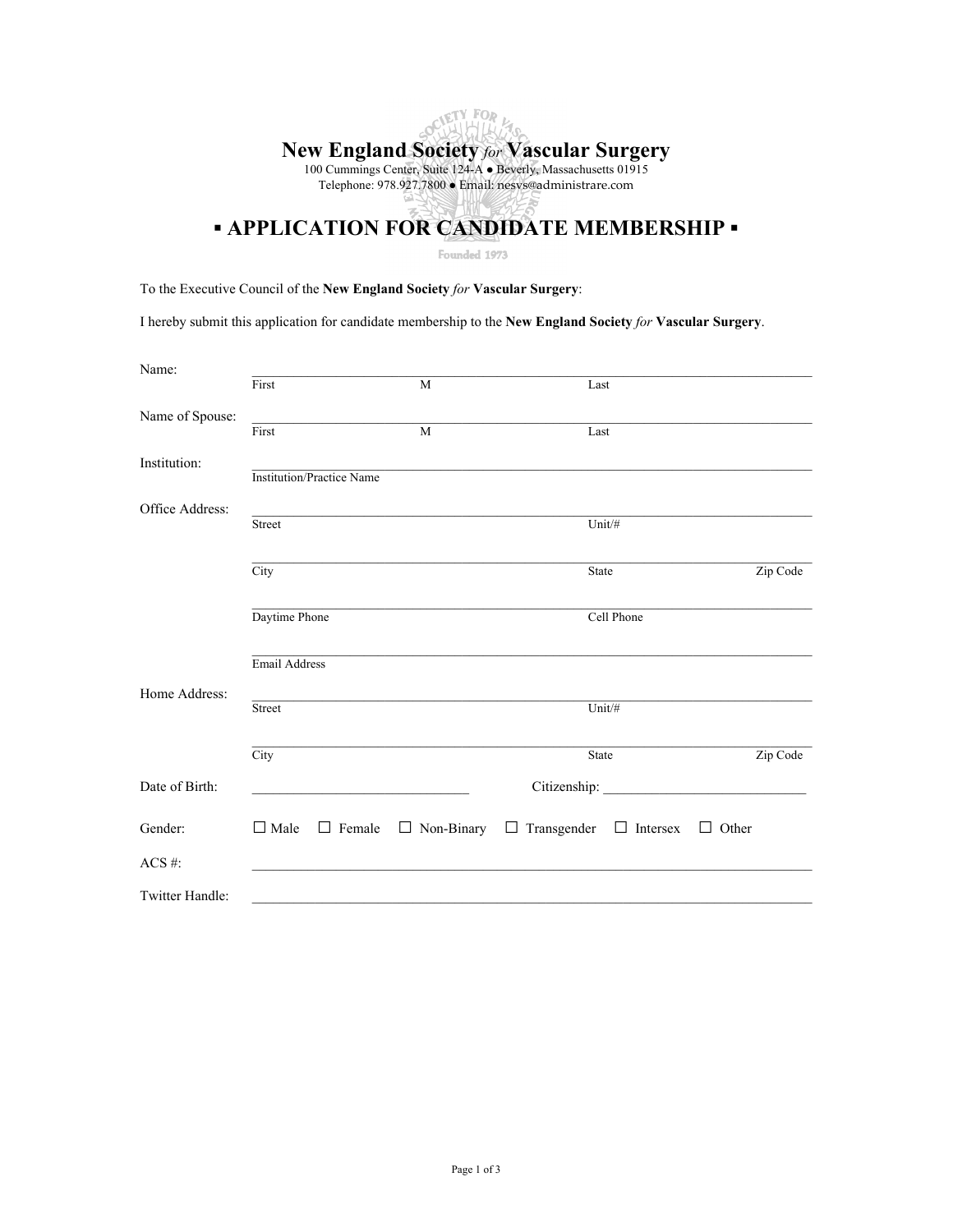### **SPONSORSHIP OR PROGRAM DIRECTOR INFORMATION**

The following physician has agreed to send a letter recommending my election to candidate membership.

| Name of Sponsor: |               |       |
|------------------|---------------|-------|
|                  | First         | Last  |
|                  |               |       |
|                  | Institution   |       |
|                  |               |       |
|                  | City          | State |
|                  |               |       |
|                  | Daytime Phone | Email |

#### **EDUCATION**

*Pre-Medical School:*

| Institution | Location | Degree | <b>Graduation Date</b> |
|-------------|----------|--------|------------------------|
| Institution | Location | Degree | <b>Graduation Date</b> |

*Postgraduate School:*

| Institution | Location | Degree | Graduation Date |
|-------------|----------|--------|-----------------|
|             |          |        |                 |
|             |          |        |                 |
|             |          |        |                 |
|             |          |        |                 |
|             |          |        |                 |

*Medical School:*

| Institution | Location | Degree | <b>Graduation Date</b> |
|-------------|----------|--------|------------------------|
|             |          |        |                        |
|             |          |        |                        |
|             |          |        |                        |
|             |          |        |                        |
|             |          |        |                        |

#### **RESIDENCY TRAINING**

|              | Hospital | Location | Date |
|--------------|----------|----------|------|
| $PGY-1$      |          |          |      |
|              | Hospital | Location | Date |
| $PGY-2$      |          |          |      |
|              | Hospital | Location | Date |
| PGY-3        |          |          |      |
|              | Hospital | Location | Date |
| PGY-4        |          |          |      |
|              | Hospital | Location | Date |
| $PGY-5$      |          |          |      |
|              | Hospital | Location | Date |
| PGY-6        |          |          |      |
| Vascular     | Hospital | Location | Date |
| Residency    |          |          |      |
| (Fellowship) |          |          |      |